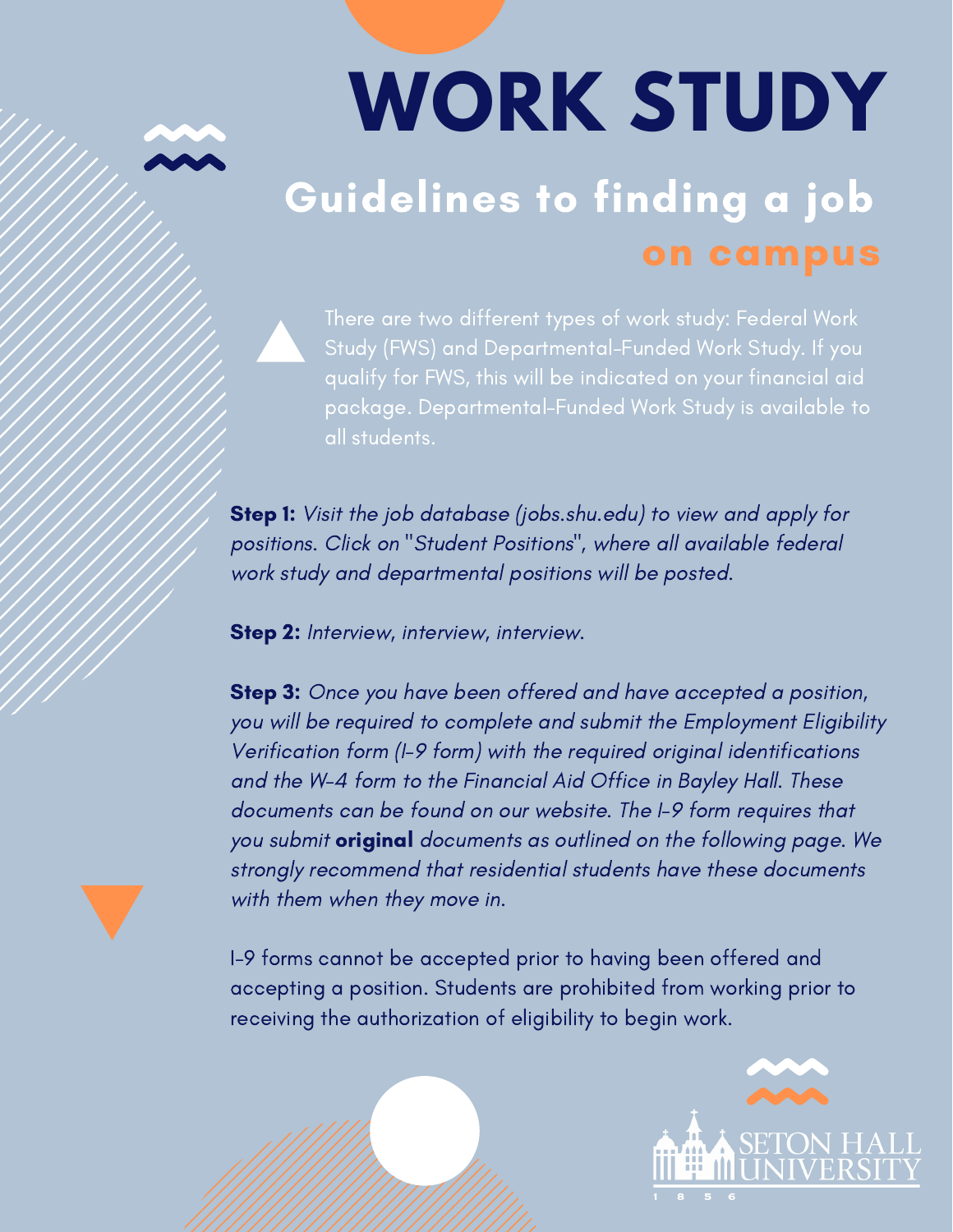### **OFFICE OF** STUDENT EMPLOYMENT



## **I-9 EMPLOYMENT ELIGIBILITY VERIFICATION FORMS**

Documents must be original, current, and unexpired. You must bring one document from List A OR bring one item from List B and one item from List C

|  | <b>LIST A</b><br><b>Documents that Establish</b><br><b>Both Identity and</b><br><b>Employment Authorization</b>                                                                                      | OR |                                                                                                                          | <b>LIST B</b><br><b>Documents that Establish</b><br><b>Identity</b><br><b>AND</b>                                                                                                                                                |                                                                                          | <b>LIST C</b><br><b>Documents that Establish</b><br><b>Employment Authorization</b>                                                                                                                     |
|--|------------------------------------------------------------------------------------------------------------------------------------------------------------------------------------------------------|----|--------------------------------------------------------------------------------------------------------------------------|----------------------------------------------------------------------------------------------------------------------------------------------------------------------------------------------------------------------------------|------------------------------------------------------------------------------------------|---------------------------------------------------------------------------------------------------------------------------------------------------------------------------------------------------------|
|  | 1. U.S. Passport or U.S. Passport Card<br>2. Permanent Resident Card or Alien<br>Registration Receipt Card (Form I-551)<br>3. Foreign passport that contains a<br>temporary I-551 stamp or temporary |    |                                                                                                                          | 1. Driver's license or ID card issued by a<br>State or outlying possession of the<br>United States provided it contains a<br>photograph or information such as<br>name, date of birth, gender, height, eye<br>color, and address |                                                                                          | 1. A Social Security Account Number<br>card, unless the card includes one of<br>the following restrictions:<br>(1) NOT VALID FOR EMPLOYMENT<br>(2) VALID FOR WORK ONLY WITH<br><b>INS AUTHORIZATION</b> |
|  | I-551 printed notation on a machine-<br>readable immigrant visa                                                                                                                                      |    | 2. ID card issued by federal, state or local<br>government agencies or entities,<br>provided it contains a photograph or |                                                                                                                                                                                                                                  | (3) VALID FOR WORK ONLY WITH<br><b>DHS AUTHORIZATION</b>                                 |                                                                                                                                                                                                         |
|  | 4. Employment Authorization Document<br>that contains a photograph (Form<br>$1 - 766$                                                                                                                |    |                                                                                                                          | information such as name, date of birth,<br>gender, height, eye color, and address                                                                                                                                               |                                                                                          | 2. Certification of report of birth issued<br>by the Department of State (Forms<br>DS-1350, FS-545, FS-240)                                                                                             |
|  | 5. For a nonimmigrant alien authorized                                                                                                                                                               |    |                                                                                                                          | 3. School ID card with a photograph                                                                                                                                                                                              |                                                                                          | 3. Original or certified copy of birth<br>certificate issued by a State,<br>county, municipal authority, or<br>territory of the United States<br>bearing an official seal                               |
|  | to work for a specific employer                                                                                                                                                                      |    |                                                                                                                          | 4. Voter's registration card                                                                                                                                                                                                     |                                                                                          |                                                                                                                                                                                                         |
|  | because of his or her status:<br>a. Foreign passport; and                                                                                                                                            |    | 5.                                                                                                                       | U.S. Military card or draft record                                                                                                                                                                                               |                                                                                          |                                                                                                                                                                                                         |
|  | b. Form I-94 or Form I-94A that has                                                                                                                                                                  |    |                                                                                                                          | 6. Military dependent's ID card                                                                                                                                                                                                  |                                                                                          |                                                                                                                                                                                                         |
|  | the following:                                                                                                                                                                                       |    |                                                                                                                          | 7. U.S. Coast Guard Merchant Mariner<br>Card                                                                                                                                                                                     |                                                                                          | 4. Native American tribal document                                                                                                                                                                      |
|  | (1) The same name as the passport;<br>and                                                                                                                                                            |    |                                                                                                                          |                                                                                                                                                                                                                                  |                                                                                          | 5. U.S. Citizen ID Card (Form I-197)                                                                                                                                                                    |
|  | (2) An endorsement of the alien's                                                                                                                                                                    |    |                                                                                                                          | 8. Native American tribal document                                                                                                                                                                                               |                                                                                          | 6. Identification Card for Use of<br>Resident Citizen in the United<br>States (Form I-179)                                                                                                              |
|  | nonimmigrant status as long as<br>that period of endorsement has                                                                                                                                     |    |                                                                                                                          | 9. Driver's license issued by a Canadian<br>government authority                                                                                                                                                                 |                                                                                          |                                                                                                                                                                                                         |
|  | not yet expired and the<br>proposed employment is not in<br>conflict with any restrictions or<br>limitations identified on the form.                                                                 |    | For persons under age 18 who are<br>unable to present a document<br>listed above:                                        |                                                                                                                                                                                                                                  | 7. Employment authorization<br>document issued by the<br>Department of Homeland Security |                                                                                                                                                                                                         |
|  | 6. Passport from the Federated States of<br>Micronesia (FSM) or the Republic of<br>the Marshall Islands (RMI) with Form                                                                              |    |                                                                                                                          | 10. School record or report card                                                                                                                                                                                                 |                                                                                          |                                                                                                                                                                                                         |
|  |                                                                                                                                                                                                      |    |                                                                                                                          | 11. Clinic, doctor, or hospital record                                                                                                                                                                                           |                                                                                          |                                                                                                                                                                                                         |
|  | I-94 or Form I-94A indicating<br>nonimmigrant admission under the<br><b>Compact of Free Association Between</b><br>the United States and the FSM or RMI                                              |    |                                                                                                                          | 12. Day-care or nursery school record                                                                                                                                                                                            |                                                                                          |                                                                                                                                                                                                         |
|  |                                                                                                                                                                                                      |    |                                                                                                                          |                                                                                                                                                                                                                                  |                                                                                          |                                                                                                                                                                                                         |